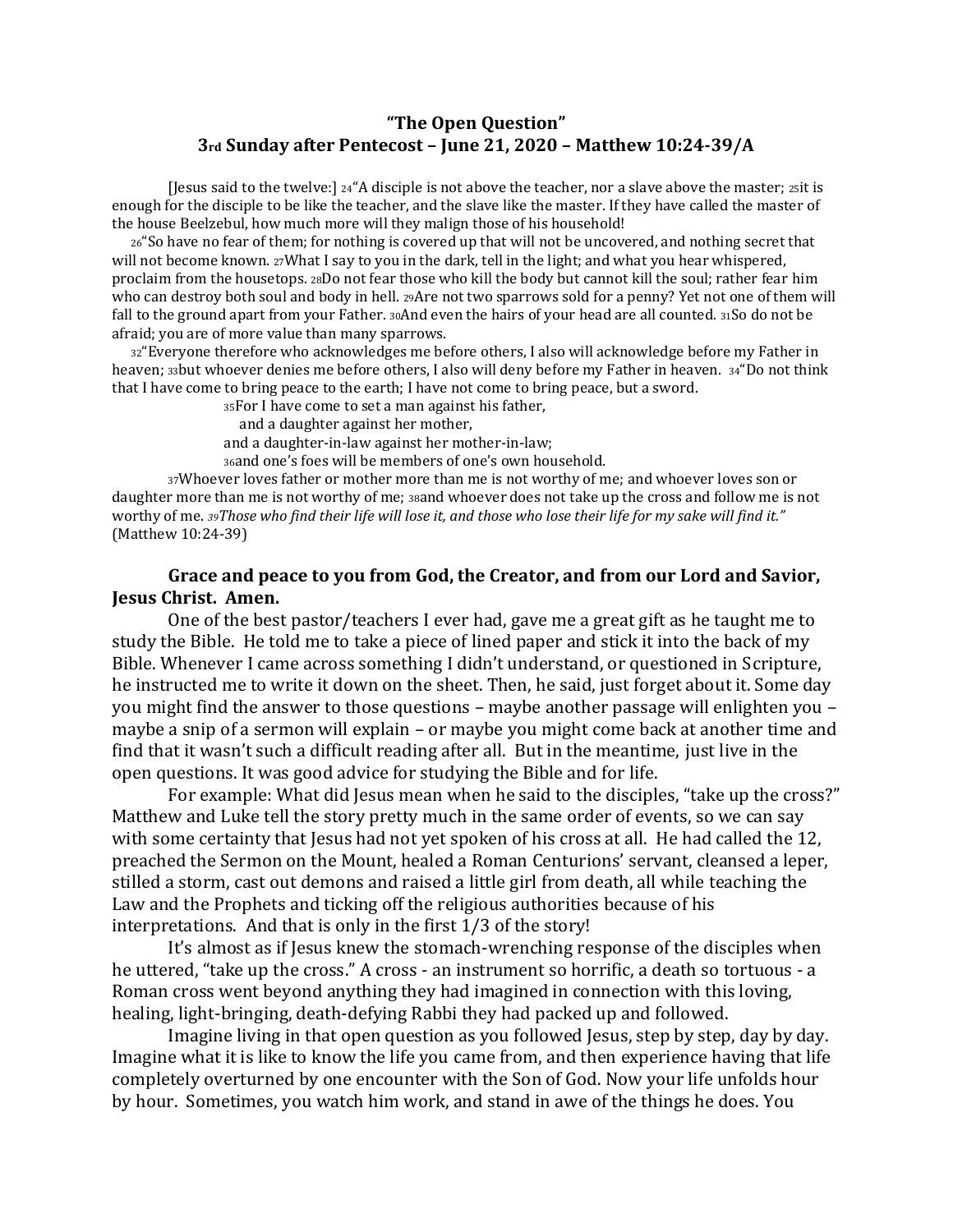know nothing past *now* for sure, and each day your trust and faith in him grows in ways you never imagined. But sometimes, the things he says and does scare you right to your bones. How can you understand finding your life and losing it, as well as losing your life to find it? It's not yes and it's not no. It's more like living in the gray – in a disoriented state where you can't go back to the past you've known and the future you might have had in mind is no longer possible. Life in the Open Question.

I have used the phrase The Great Pause to describe our time. When it first began back in March it seemed that the economy, the political scene and then, a global pandemic, were a rather dramatic "interruption." Now it is becoming more and more clear that this is not so much an interruption as a "disruption" and we are going to have to learn how to live *when we don't know where we are going.*

This story is an example of how God speaks to us today through the Bible – In our gospel, Jesus is telling the truth to his disciples – giving it to them straight – so that they are clear about what he is calling them to do. We can read it simply, for we know how that story goes. But we can also read it as a God's word for today; some instruction about how to live in these days of disruption and uncertainty.

## **1. Jesus is our model of the Godly life.**

Verse 25 says *"It is enough for the disciple to be like the teacher"*

- *2.* **So have no fear.** Verse 31 says, *"do not be afraid; you are of more value than many sparrows."*
- 3. **Share your faith.** Verses 32-33 say, *"Everyone therefore who acknowledges me before others, I also will acknowledge before my Father in heaven; 33but whoever denies me before others, I also will deny before my Father in heaven."* (What about Peter? Didn't he deny Jesus 3 times? I think it's pretty clear that Jesus saved him.
- 4. **Use the tools you have.** Verse 34, *"Do not think that I have come to bring peace to the earth; I have not come to bring peace, but a sword."* (This is not a soldier's sword, or a broadsword, but a dagger/a tool, some might even refer to it as living word of God.
- 5. **Your life is not your own, it is God's** Verse 39: *"Those who find their life will lose it, and those who lose their life for my sake will find it."*

It has been said that early Christianity was an experience of power. It seems we are seeing that same power unleashing in people of good faith around the globe. We are watching the beginnings of something brand new, sparked by George Floyd's death; we remember how the world was about to turn, when the Revolutionary War came to a close with the Battle of Yorktown; the dawning of a new day – Juneteenth – as slaves were set free. These times disrupt the Open Question, just as did Pearl Harbor, or September 11, or the global pandemic of 2020, or even Easter - The Day of Resurrection.

Jesus is our model. We do not need to be afraid. We share our faith, by using the tools we already have. And we remember, our life is not our own...it is God's. We are Christians – followers of Jesus the Christ. We were called through Baptism to do God's work in the world by taking up the most difficult tasks we can imagine – without fear – willing to give up our lives for those we love, and for all of God's children. Did you ever wonder why Jesus spent so much time with children? Well, think about the little ones you know. They are all wide eyes and curiosity – responding to a wiggly finger or a big smile or a gentle embrace. They know only one thing, and that is that the world is full of big and wonderful